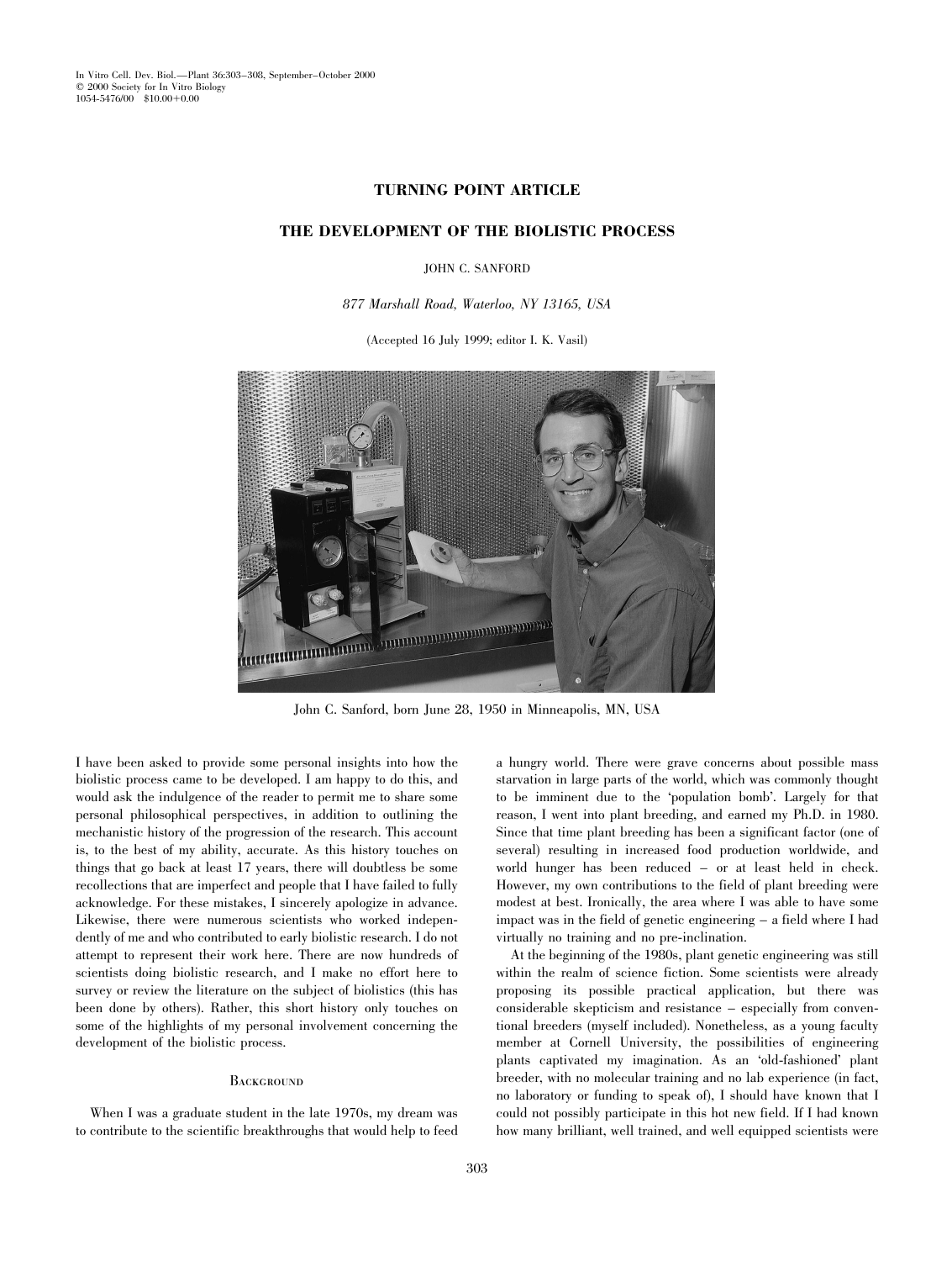way ahead of me in embarking in this direction, perhaps I would not have even bothered. However, it was my extreme good fortune to be both naive and rather poorly informed. And so, believing all things were possible, I plunged ahead. In retrospect, I believe my ignorance served me well.

An obvious prerequisite for plant genetic engineering is the ability to transform plants. In the early 1980s there was no method for obtaining transformed plants. Until one can deliver new genes into the plant genome, there is no point in talking about plant engineering. At first my lab focused on pollen transformation  $-$  a natural avenue for a plant breeder who lacked tissue culture and regeneration capabilities. The concept of pollen transformation had already been put forward by Drs. K. K. Pandey (New Zealand) and D. Hess (Germany). My first graduate student (Yan San Chyi) and I did a great deal of research looking for ways to utilize pollen to transmit foreign DNA into natural zygotes and embryos, thereby producing transgenic seed directly. These methods included use of irradiated donor pollen; direct uptake of DNA into pollen; electroporation of pollen; and agro-infection of pollen (Chyi et al., 1984; Sanford et al., 1984a-c; Chyi and Sanford, 1985; Sanford and Skubik, 1985). The results of all this work were a series of putative transgenics, which at first looked very promising but later proved to be non-reproducible aberrations. These aberrant plants probably reflected the mutagenic or physiological effects of the DNA treatments, rather than genuine transformants. (This work was greatly hampered by lack of good marker genes, and might be interesting to repeat now.) One of my last efforts aimed at pollen transformation involved the use of a microlaser beam to cut holes in the cell wall of individual pollen grains – with the purpose of letting DNA diffuse through the opening in the wall (Sanford, 1982). Although the microlaser allowed me to cut  $1 \mu m$  holes in the walls of living pollen tubes, it became obvious to me that this approach was clearly not going to be practical.

While presenting my work with microlasers to colleagues at Cornell, someone suggested that I contact Ed Wolf, a professor of electrical engineering and the Director of the National Submicron Facility. The Submicron Facility at Cornell specializes in the use of electron and ion beams to modify the surface of materials for such purposes as microcircuitry. The idea was that perhaps such beams could be used to cut holes in cell walls. I met with Ed and we discussed this idea. Ed explained to me some of the technical limitations to this approach. However, Ed was intrigued by potential biological applications for his facility's technologies, and was eager to discuss other physical means for delivering DNA into cells. I remember Ed calling up and asking if we couldn't shoot in `beams' of the DNA molecules themselves (they would have much more momentum than particles such as electrons). I indicated that I doubted the DNA could be accelerated as a free molecule, or that it would survive impact against the cell, or that it would have sufficient momentum to penetrate a cell wall. However, I remember later mulling over that idea, and then one of us (I think me) called back and proposed using a larger solid particle as the `bullet', with the DNA going in with it. As I recall, we both liked that idea, but Ed did the calculations and concluded that his facility's technology (electromagnetic accelerators) would not be powerful enough to accelerate solid particles (`macroparticles') big enough to puncture a cell wall (i.e. large enough to create a hole about  $1 \mu m$  in diameter, as with the microlaser). We continued to mull this over for some time. I recall Ed asked me how fast I thought a micron-sized

particle would have to be moving to penetrate a cell wall. My intuitive response was  $-$  the speed of a 'BB' or pellet from a 'BB' or pellet gun (I had been engaged in a personal battle with marauding squirrels that fall). Ed immediately realized that such speeds (less than 1000 ft  $s^{-1}$ ) could be achieved using a variety of relatively unsophisticated technologies, and certainly did not require ion beams and electrostatic accelerators! We determined to look at simple mechanical acceleration systems to test our concept, to see if we could accelerate `macro' particles into cells. In fact, Ed wanted to test the BB-gun idea immediately, and within days bought one of these toy pistols from Fay's drug store. Little did we realize that a toy pistol would lead to the `gene gun', which would be a valuable tool for a wide range of biologists. At Ed's initiative and insistence we would soon embark on our first BB gun experiments.

### First Experiment

Ed happened to have some  $4 \mu m$  tungsten spherical particles on hand, which were perfect in that they were a high-density metal (more momentum), and were large enough to be easily seen through a microscope. Ed then asked Nelson Allen, the head machinist at the Submicron Facility, to modify the pistol so as to facilitate easy loading and firing of the tungsten powder. Nelson drilled a hole in the gun barrel for loading powder, and made a deflector plate to reduce the gas blast to the target. Ed and Nelson asked me what we should use as our test subject, and I determined that onion epidermal cells should be our best model system  $-$  being the largest plant cell type and offering readily accessible cells that could be easily observed under a microscope. During the Christmas break 1983, the three of us went into the Submicron Facility (which required all of us to don white gowns, booties and hats), and surrounded by various multi-million dollar ion beam accelerators, we proceeded to blast whole onions with our sophisticated `Macroparticle Accelerator'. We would pump up the pistol and load a bit of tungsten powder into the end of the barrel, aim, close our eyes, and fire. Up close, the gas blast was violent enough to blow a hole in the onion's surface (the air reeked of onion - onion juice and bits of onion were all over our sophisticated high-tech frocks). From a distance of one foot, the tungsten powder was launched by the gas blast and gently settled onto the onion's surface ± microscopic examination revealed no cell penetration. However, with the right load and the right distance, the damage to the tissue was less than catastrophic, and when the epidermal cell layer was peeled off and examined microscopically, tungsten particles could clearly be seen inside some cells. This told us that velocities characteristic of a simple blast of air (i.e. less than  $1300 \text{ ft s}^{-1}$ ) could be used to accelerate particles into cells. We went home that night amused by the contrast between the sophistication of the Submicron Facility and our very primitive and seemingly foolish antics with toy guns and raw onions, but we were encouraged and cautiously optimistic.

#### Early Years of Research

Ed and Nelson playfully mounted the first gene gun in a fancy pistol case labeled `Macro-particle Accelerator', and presented it to me. I took it back to my lab, along with the tungsten particles, and began to experiment with onion. Through a series of experiments I was able to show that onion cells could survive particle penetration,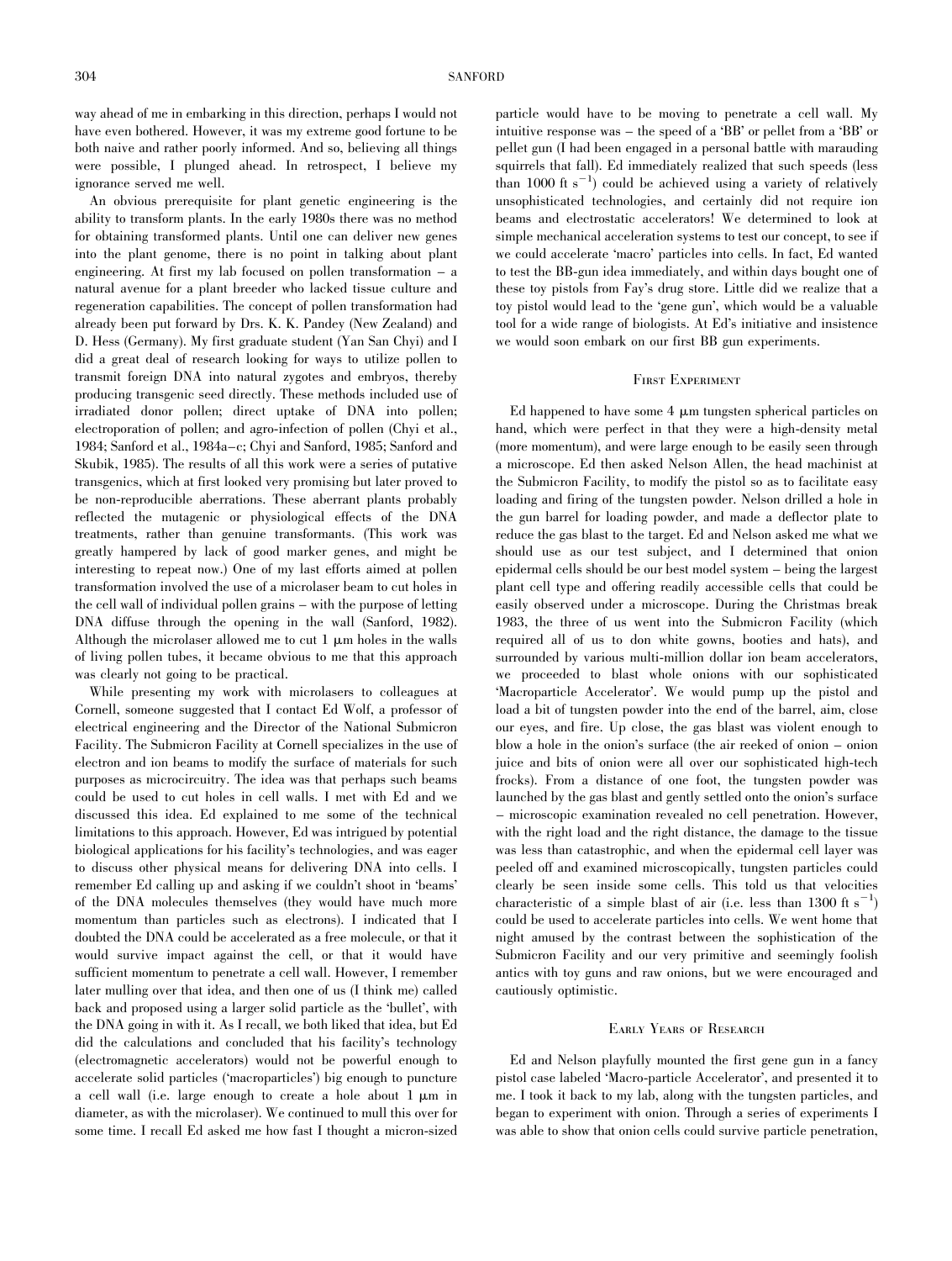and that foreign material, including DNA, could be delivered into such living cells (Sanford et al., 1987). With those data, I began to write a patent application for Cornell and a grant proposal to Cornell's Biotechnology Institute. The Institute was supposed to be committed to funding high-risk, highly innovative research (the stuff breakthroughs are made of). Long afterward, I learned that the evaluating panel's first response was laughter and ridicule (the idea of `shooting' DNA into cells with any sort of a gun)! As a personal aside, I have learned that `divergent thinking' or `upside-down thinking' (a skill I learned from my friend Stephen Johnston) is crucial for most scientific breakthroughs  $-$  but consistently generates hostility and ridicule. At any rate, I am told a single individual spoke up during the review and pointed out that this was exactly the type of work the Institute had been mandated to support (bless him for his courage and insight). And so we received a small grant with which we could get the gene-gun research off the ground. With those funds I hired Ted Klein. Ted played a critical role in taking biolistics from a very primitive proof of concept (Klein et al., 1987) to a working gene delivery system. Ironically, like my own, Ted's background (majoring in botany as an undergraduate and microbiology in graduate school) did not directly fit. He had no special training in plant genetics, plant cell biology, molecular biology, physics, or engineering (in the same vein, Ed Wolf's Ph.D. was in physical chemistry). The ability of 'outsiders' to bring fresh ideas and new capabilities to a field is something I have seen repeatedly, and this has been a recurrent theme in both the development of biolistics and all the other aspects of my career.

Ted and I soon realized that simple gas-blast devices (by now we had purchased several types of pellet guns) were too violent when used up close, and were too slow when used at greater distances. We clearly needed gentler and more sophisticated acceleration mechanisms. I proposed a gunpowder-driven plunger device with stopping plate - which Nelson Allen then built. The nature of the plunger and stopping plate had to be optimized experimentally, as initially we were generating very high-velocity debris that was both dangerous to us and disastrous for the target plant samples. We settled on HMW polyethylene for the plugger (macroprojectile), and lexan for the stopping plate. This new device was an important improvement. Using that gun, Ted was eventually able to demonstrate the first biolistic transformations of plants (Klein et al., 1988c). Initially Ted used RNA from the TMV virus, then used transient expression of the CAT reporter gene (Klein et al., 1988a). However, this new device still delivered too much gas blast and, as we increased distance to the target (to reduce injury to the plant tissue), we still were rapidly losing particle velocity/penetration due to air resistance. For these reasons, I requested that Nelson build for us an airtight chamber in which we could enclose both the gun and target tissue, allowing us to then evacuate the entire system with a vacuum pump. We found firing through a vacuum greatly reduced damage and increased penetration. However the resulting device was very cumbersome to use, took a long time to set up and fire, and was very poorly suited for maintaining sterile conditions. Ted and I then requested an improved design which addressed these problems, and Nelson built a very beautiful unitized gene gun which became instrumental for the next several years of gene-gun research (that gun is now the property of the Smithsonian Museum). It was with this device that Ted was able to achieve stable plant transformation, using the nptII selectable marker gene. I will always remember Ted's early years working on the gun – how the lab smelled like both McDonald's Restaurant (due to all the blasted onions) and a firing range (due to the gunpowder). Ted would set up the gun on a ring stand and carefully 'cock' the device. He would then tie a string to the firing mechanism, step out of the lab, close the door, and pull the string from the hallway. There would be a tremendous blast, and occasionally debris flying through the air. People throughout the second floor of Hedrick Hall would be jumping out of their seats at the sound of sporadic gunfire in the lab (before we went to vacuum). Naturally, the general consensus in the department was that we were crazy. It seems to me that neither Ted nor I really minded that. The unusual nature of what we were doing, and the humor ('lets give it a shot', etc.), generally made it really very much fun.

Once we had a rudimentary biolistic gene delivery device in operation, we had to (a) determine the best particles for use as microprojectiles; (b) select appropriate reporter genes and vectors; and (c) work out effective methods for attaching the DNA to the microprojectiles. We looked at many different types of prospective microprojectiles, including dried bacteria, glass, silicon crystals, nickel, platinum, gold, and tungsten powders. Although all of the particles in the  $1 \mu m$  size range worked to some degree, the best particles were high density, especially gold or tungsten. For nonmedical purposes, M10 tungsten particles seemed most practical, and have been the standard for plant work ever since those early days. Ted also worked out highly effective methods for precipitating nucleic acids onto gold and tungsten particles. Once he had a working biolistic device, and the right particles coated with the right DNA, he had to systematically optimize the physical parameters of the bombardment process, including velocity, degree of vacuum, distance to target, target pre-conditioning, etc. It took several years of this type of developmental work to get to the point where Ted could prove stable biolistic transformation of a plant (Klein et al., 1988c). I am especially grateful to Ted, not just for the pivotal role he played in making biolistic technology practical, but for his dedication to the project and his belief that it would eventually work on a practical level. I remember that at one point several years into the work, when the plant cells consistently died in a series of bombardment experiments, I felt extremely discouraged and expressed to Ted my doubts that we were on a path leading toward success. I suggested that he might want to start to look for a less shaky career path. Ted responded that he believed the technology could be made to work, and that he would like to see it through. I am so glad he did! It was not long after that things started to fall into place and the technology really took off. Ted and I were soon to participate in a series of 'firsts', including the first transformation of a chloroplast (Boynton et al., 1988; Daniell et al., 1990); the first transformation of mitochondria (Johnston et al., 1988), and the first transformation of corn (Klein et al., 1988b).

### Other Gun Concepts

Ted and I looked at a wide variety of acceleration devices in addition to the gunpowder-driven design. The challenge was to bring microscopic particles up to the velocity of a rifle bullet (about the speed of sound) in a way that is not overly traumatic to the target tissue. We experimented with gas-blast systems, macroprojectile (plunger) systems, transferred impulse (drumhead) mechanisms, and centripetal acceleration devices, and investigated the prospects for electrostatic acceleration systems. Nelson Allen was a proponent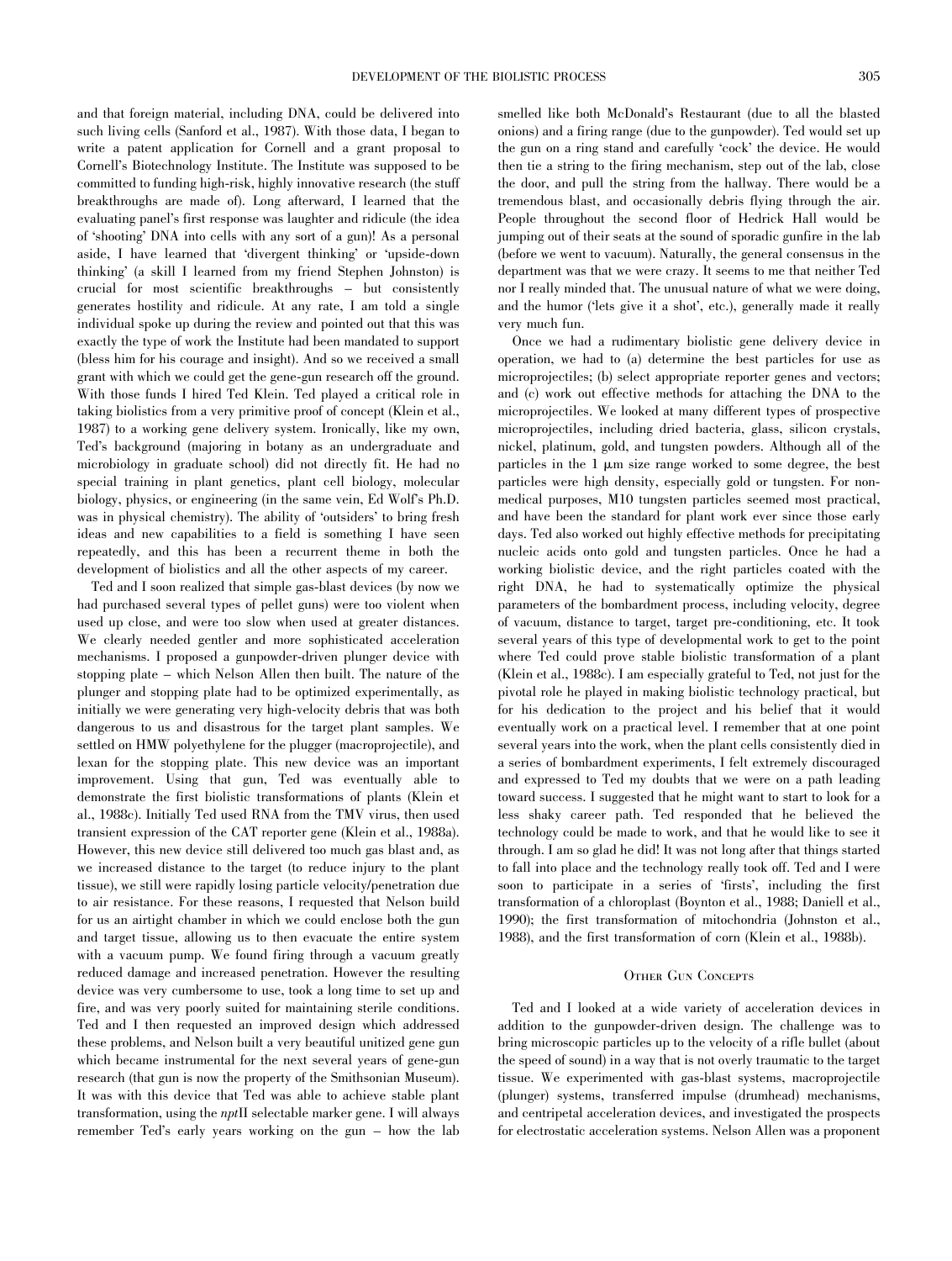of the transferred impulse concept and made an experimental unit. Ed Wolf very generously provided some of his discretionary funds to allow testing of some of these various ideas, including paying for some of Nelson's shop time. Nelson also put in long hours in fabricating various prototype units or components in his own time. Of the systems we investigated, the macroprojectile mechanism was the most practical, and is still the mechanism which is overwhelmingly the biolistic mechanism of choice. Once our biolistic idea had been published (Klein et al., 1987), other labs began to design and build their own biolistic devices. Most notable would be the macroprojectile and gas-blast devices developed by Dennis McCabe and colleagues at Agracetus, Inc. However, all gene guns employed to date have employed the basic features outlined in the patent application of 1984 (Sanford et al., 1990).

## BIOLISTICS, INC.

By mid-1986 the biolistic process was starting to show some promise. Ed Wolf approached me and suggested we buy the rights to our own invention from Cornell University. At that time it still seemed unlikely to me that the technology would ever have any commercial value. For example, Agrobacterium had just been shown to be an effective tool for transforming tobacco, and it was not clear that any other method was needed. Nonetheless, we decided to see if Cornell would even consider the notion of a license. To our surprise, Cornell was very receptive to the idea, and so Ed and Marlene Wolf, and John and Helen Sanford became partners and formed Biolistics, Inc. Incidentally, the term `biolistics' (derived from biology and ballistics) was coined by the Wolf family  $-$  we needed a better name for the process, as well as a name for the corporation. Biolistics, Inc. then licensed the biolistic patent from Cornell. As we did not anticipate any commercially relevant activities for Biolistics for at least several years, Ed and I both proceeded to take our respective sabbaticals as we had previously planned. Little did we know how different the whole picture would appear before we returned several months later. During my sabbatical, because of collaboration between my lab and scientists at Pioneer Hi-Bred International, Inc., Pioneer approached me and indicated an interest in obtaining their own biolistic apparatus. Representing Biolistics, Inc., I negotiated with Pioneer a collaborative research agreement that would supply Pioneer with access to the first gene gun to be available to researchers outside of my Cornell lab. Because we were still on our sabbaticals, Ed and I had to arrange to travel back to Ithaca, where we contracted with Nelson Allen (as an independent contractor) to make the first commercially available gene gun. We came up with a design that would be easier to use, more appropriate for sterile techniques, and would have numerous safety features to protect the user (Sanford and Wolf, 1994). Nelson took this design to a subcontracting machine shop outside of Cornell University. There Stan Rumsey and Dale Loomis soon began to routinely fabricate gene guns for Biolistics, Inc., bringing great ingenuity and artistry to the custom manufacture of a series of gene-gun prototypes. As Stan's health began to fail (God rest his soul), Dale Loomis increasingly became our key partner in terms of prototype development. Dale displayed a striking genius for design enhancement, fabrication, and the testing of diverse gene guns and other research apparatus. Dale has a profound and amazing ability to quickly turn a vague concept or pencil sketch into a beautiful and fully functional machine.

Because of newly-breaking technical breakthroughs coming from collaborations between my lab and various collaborators (described below), there suddenly arose an overwhelming demand for gene guns. In two short years, Biolistics, Inc. entered into research agreements with virtually every major plant biotech company. Ed and I hired Dean Shea (Ed's son-in-law), who admirably served as Biolistics' manager and only real employee. Our tiny company rapidly became so hot that it felt quite overwhelming. Ed and I were retaining our Cornell responsibilities, and we were conscientiously trying to avoid real or perceived conflicts of interest or time. We worked on Biolistics, Inc. primarily evenings and weekends, using our own energies, facilities, and resources. As the business issues heated up, Ed took an extended leave of absence from Cornell to work for Biolistics, Inc. As a low-energy person, I soon realized I needed out of it - and I increasingly felt it was starting to control us, rather than us controlling it. I believe Ed felt the same way, and was torn between our exciting little business and his major responsibilities as Director of the Submicron Facility. Therefore Ed and I began to look for an exit strategy. In 1989, just about two and a half years after incorporating Biolistics, we sold off the entire technology rights of the company to DuPont (except for the ornamental rights, which were retained by Sanford Scientific, Inc., a consulting structure I had formed several years earlier). This set aside to SSI was graciously agreed to by Ed and Marlene, and was acceptable to Cornell and DuPont. Cornell was a party and major beneficiary of that sale, having taken an equity position in Biolistics at the time of licensing the technology.

## Technical Breakthroughs

The nearly overnight success of Biolistics, Inc. was only possible thanks to several unanticipated technical breakthroughs that happened shortly after its formation, which were made possible through key collaborations. In the fall of 1986, a collaboration was initiated involving Ted Klein and myself at Cornell and Dwight Tomes and Arthur Weissinger at Pioneer Hi-Bred, which within several months led to the first effective transformation of corn (Klein et al., 1988b). Corn transformation had been for many years an unobtainable 'Holy Grail' of plant biotechnology  $-$  a pivotal roadblock/milestone for plant genetic engineering. Shortly after that collaboration was initiated, I took a sabbatical in Stephen Johnston's lab at Duke University to continue our collaborative work on parasite-derived resistance. While I was at Duke, Stephen encouraged me to apply biolistics to the challenge of mitochondrial transformation, another unobtainable Holy Grail in terms of transformation. Simultaneously, John Boynton and Nick Gillham at Duke entered into a collaboration with me and my lab, aimed at the first-ever chloroplast transformation. These two collaborations, involving Ted Klein at my Cornell lab and various Duke scientists, led simultaneously to two big breakthroughs, which were published back-to-back in the journal Science (Boynton et al., 1988; Johnston et al., 1988). Even as these breakthroughs were in progress, our only funding for biolistic work was cut out from under us. For reasons that still defy my understanding, the USDA terminated the small grant that was supporting  $Ted$  Klein  $-$  our only gene-gun funding. Even as the world of genetic researchers was beginning to beat a path to my lab's door, clamoring to collaborate and gain access to the gene gun, we were being denied funding and faced the possible collapse of the lab's biolistic research program. I was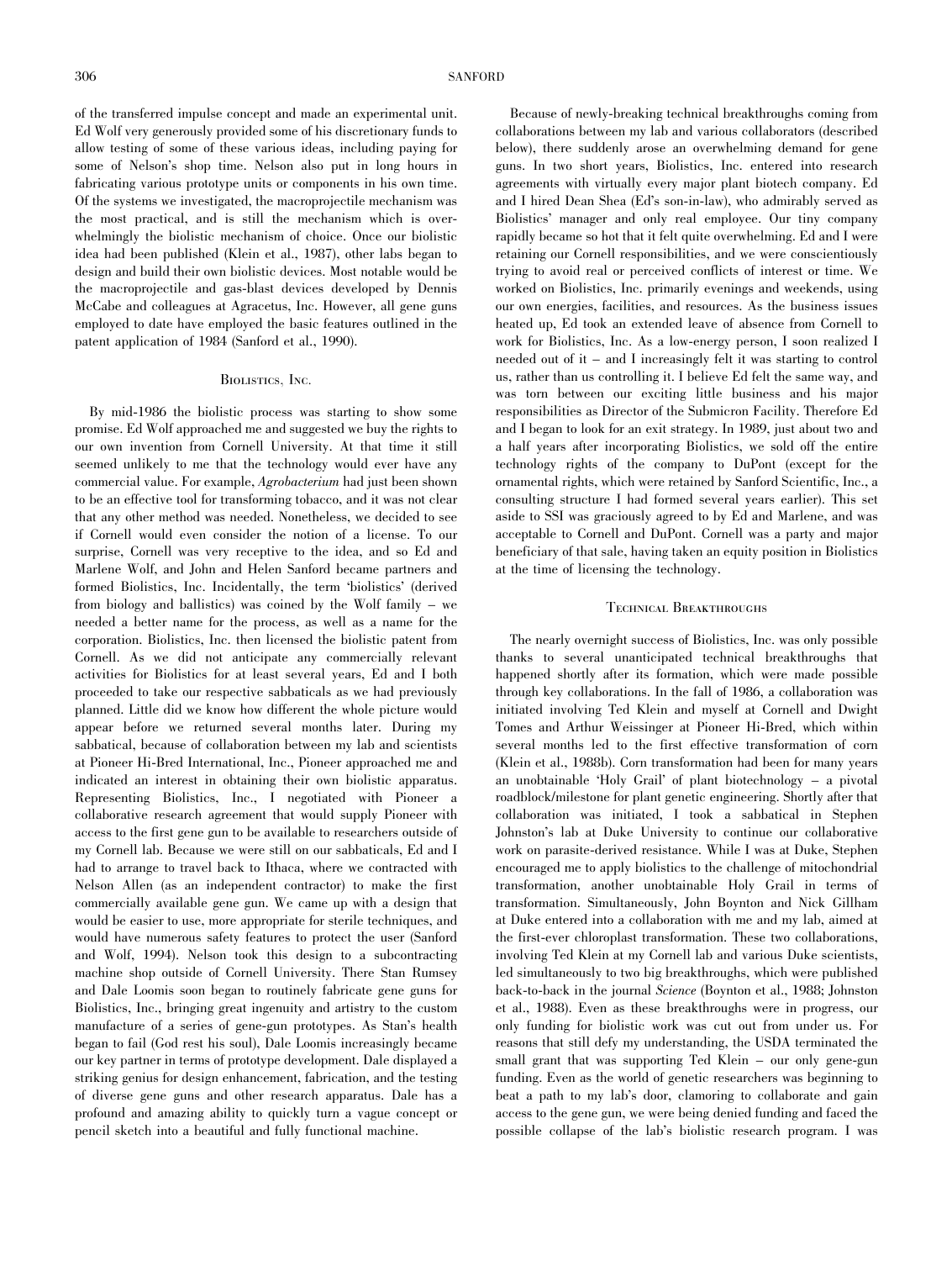profoundly disgusted and discouraged, to the point of wanting to entirely abandon science and all the gamesmanship that seems to go with it. My friend and colleague, Stephen, graciously scraped together some joint funding to do yeast mitochondrial transformation, which kept my lab afloat during this crisis period. However, for some time we found ourselves working less with plants, and more wherever we could find basic research funding: mostly with algae and fungi (Armeleo et al., 1990; Cummings et al., 1990; Shark et al., 1991; Smith et al., 1992).

### Research After the DuPont Buyout

Part of the DuPont purchase agreement included a 2-year, \$400 000 grant to Cornell to support further biolistic research. For the first time in my career I had sufficient funding to establish a substantial research team and do research without major constraints in terms of equipment, facilities or funding. I was also freed of having to worry about Biolistics, Inc. During those 2 years numerous major advances were made. In collaboration with Stephen Johnston and co-workers, and thanks to prototype development by Dale Loomis, my lab developed an improved helium-driven gene gun (Sanford et al., 1991), which quickly replaced the (instantly obsolete) gunpowder units. This new design was amenable to reconfiguration as a hand-held medical device suitable for bombardment of animal skin. Biolistic animal cell transformation was soon demonstrated (Johnston et al., 1991; Williams et al., 1991). This allowed Stephen and I to test our concept of genetic vaccination, which Tang et al. (1992) soon showed to be a valid and highly effective new type of vaccination. Under the guidance of two post-docs in my lab, Julie Russell (now Julie Russell Kikkert) and Franzine Smith, extensive research was conducted aimed at optimizing the physical and biological parameters which affect biolistic efficiency (Russell et al., 1990, 1992a,b). Biolistic transformation rates were increased by several orders of magnitude through this optimization, and a great deal was learned about factors that limit the process. With the improved apparatus and optimized process, many firsts were soon achieved, which demonstrated the broad utility of the gene-gun process. These included biolistic transformation of microbes (E. coli, yeast, other fungi and bacteria, and algae), diverse plant species, and diverse types of animal cells and tissues. Many research applications for the biolistic process were also demonstrated, including transient gene expression assays, viral inoculation, biolistic infection of plants with Agrobacterium, delivery of biological projectiles such as bacteria (Rasmussen et al., 1994) or viral particles (Kikkert al., 1999), and genetic vaccination (Tang et al., 1992).

# PRESENT STATUS

There are now hundreds of commercially available gene guns in use, as well as a large number of custom-made (home-made) guns. Gene guns are being widely used in academic and commercial labs. They are used as research tools in the areas of microbiology, zoology, botany, genetics, and medicine. I believe it is accurate to say that most of the presently grown transgenic crop acreage in the entire world was created through use of the biolistic process  $$ having been originally transformed with the gene gun. There are now excellent prospects in medicine for the gene gun, which is currently the most promising delivery system for genetic vaccines. Future biolistic research that is needed includes better apparatus, better particles, better understanding of medical uses, and better understanding of gun-mediated chloroplast transformation for plants. In my opinion the most pressing need in the area of biolistic technology is the development of a medical gene gun suitable for extensive clinical use. It must be safe, reproducible, rapid-firing, trauma-free, and non-intimidating for both clinician and patient. Dale Loomis, Joe Celeste, and I have developed such a device (Loomis et al., 1999), and will begin making it available to interested researchers for evaluation.

This short history serves as a closure for my career in science. After a gradual and prolonged withdrawal from academia, I have finally reduced my university obligation to zero (retaining only a courtesy appointment at Cornell). At the same time, I have sold Sanford Scientific, Inc., a company I had formed and which has been employing the biolistic process for the engineering of ornamental plants. My only remaining goal in the area of science is to transfer the medical gene gun which Dale and I have developed to someone who can run with it. Beyond that, I hope to work in any way that God calls me in His service. I have established a very modest endeavor, Feed My Sheep Foundation, as a possible mechanism for such service. Its mission is to contribute to feeding His children, both physically and spiritually. The Foundation owns rights to several plant genetic engineering technologies, and plans to make those technologies freely available to international researchers for use in the developing world, while selling off those rights to industry for use in the developed world, in order to create operating funds for the Foundation.

#### **ACKNOWLEDGMENTS**

I believe it is a fairly rare thing for a researcher to make an impact that generates very much special notice. Most scientists contribute a lifetime of excellent work and receive little recognition and minimal reward. Yet for some reason I was especially fortunate in this respect. I was blessed with a dream come true  $-$  an opportunity to contribute to a series of milestone developments that appear to have had a positive impact on the world. Although it was never my primary goal, I also received academic recognition and financial gain. I understand how little merit I brought to all this, and I am deeply aware that there were a large number of scientists who were more intelligent, more skilled, better trained, and harder working than I was. As I ponder this, I do not know why I was blessed in all these ways. Of course, most people would just call it luck. I guess I would rather call it mercy. I have become more and more certain of the Biblical truth that all our blessings are unmerited, and come from God through His mercy. Therefore I must first and foremost credit the Lord for anything good or worthwhile that may have come from my work. Professional success has been a profound blessing, yet it is the least that He has done for me. If He asks me, I will gladly give all of it back to  $\text{Him}$  – as long as I might still call Him Father.

My debt to the Lord in no way diminishes my indebtedness to a large number of friends and colleagues who were indispensable to the development of the biolistic process. First and foremost I would like to thank my wife, Helen, who has been my partner in life for 25 years, who bore with me throughout my entire career in science, and who was my active partner and fellow-officer in both Biolistics, Inc. and Sanford Scientific, Inc. Secondly, I would like to give thanks to